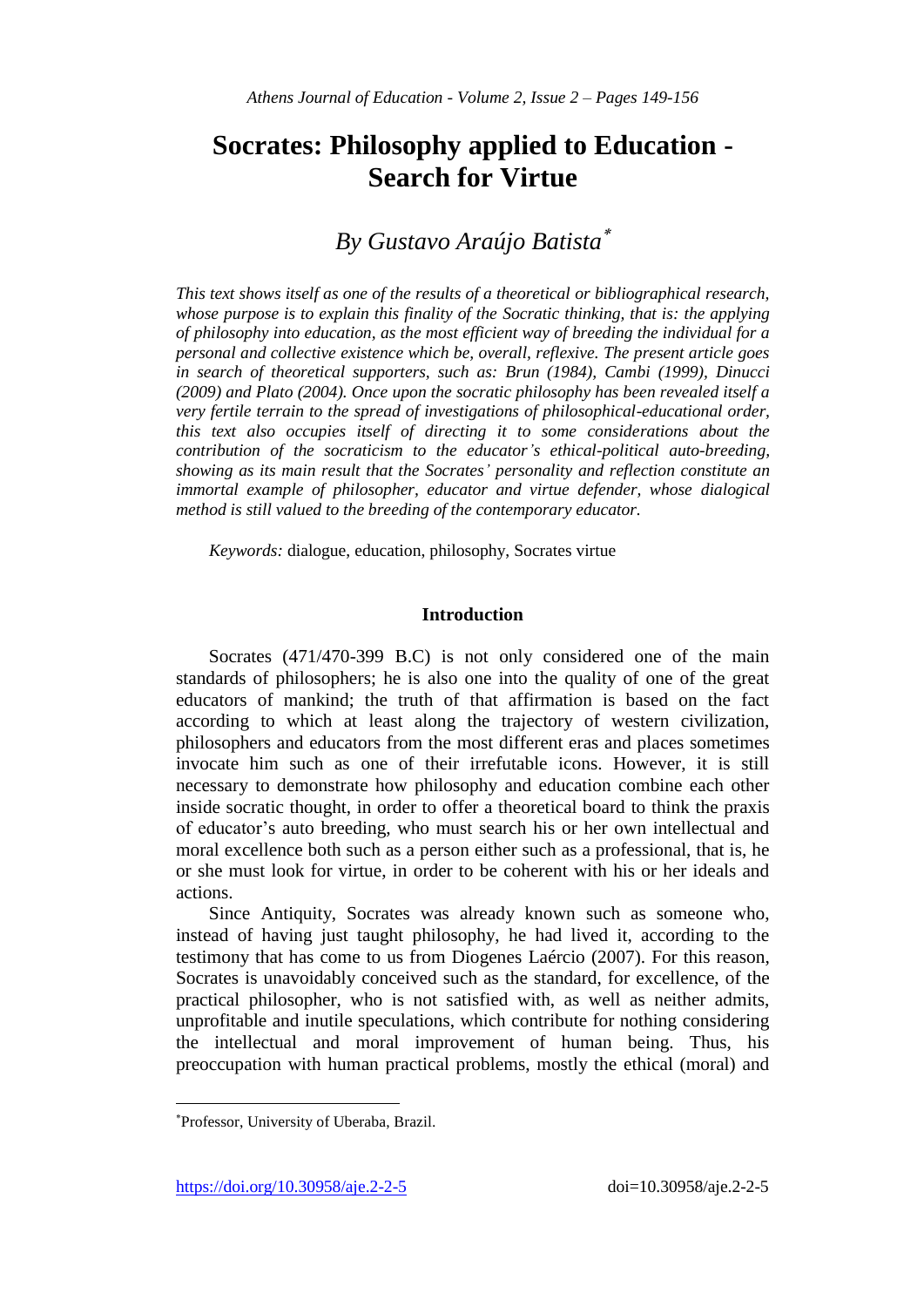politic (civic) ones, made of his reflection one of the main water divisors in the ambit of the history of philosophy as well as in the ambit of the history of education.

The reason for which here one defends Socrates as an innovator, both in philosophy and in education, it is based on his peculiar investigation method: "*ελενκος*", that is, refutation, which consists in a dialogue whose questions and answers concerning determined theme, at the end of that one should fatally make option for rejection of some thesis or affirmation, after being found its logic inconsistence or incoherence. This method, essentially dialogical, remains valid until today to philosophers and educators, who bet that, only starting from a dialogical perspective, one will be able to reach agreement, indispensable element to consolidation both to philosophical thought in general either to educational practice in particular, reason by which this text advocates the importance of knowledge about socratic thought as a philosophical fundament to educator's breeding.

#### **The Process of Creation of Socratic Philosophy and Pedagogy**

It is surely unknown when, how and why Socrates has become a philosopher; there are both anecdotes either serious affirmations regarding the reasons that would have driven him to make philosophy his life work. Moreover, it is very complicated to admit the historicity of his person, despite his unquestionable importance to the history of western philosophical and pedagogical thought; according to the testimony of Professor Jean Brun.

*Socrates' person puts to the philosopher a quite strange problem but full of sense: all the history of Greek philosophy is traditionally organized around his name and we do not know who Socrates really was, there is no history of Greek thought but in function of Socrates' character and history does not allow us to make of him a historic character.* (Brun, 1984, p. 9; our English version)

Howsoever, the fact is that, starting from him, the philosophical activity has been extended to the ambit of questions typically human, especially those ones of ethical-political order. Although Socrates has not left behind him anything written of his own fist, his thought has been passed centuries and has come to present days, both because of his followers, such as  $Plato<sup>1</sup>$  (428/7-

<sup>&</sup>lt;sup>1</sup> Plato is, without shadow of doubt, the historic character who explored Socrates on the best way, both to describe him on his person and/or only to express his own thought, either to make of him the main issuing of his own ideas. His wide work, almost composed of dialogues, allows to affirm that: "There is not almost a platonic dialogue into which Socrates does not figure, in the most part he is who conducts the discussion and the interlocutors are always fully beated by his argumentation and irony. Works such as *Apology of Socrates*, *Criton* and *Fedon* can purport precious testimonies which allow us to fix more than a point of Socrates' biography" (Brun, 1984, p. 14; author's italicizes; our English version).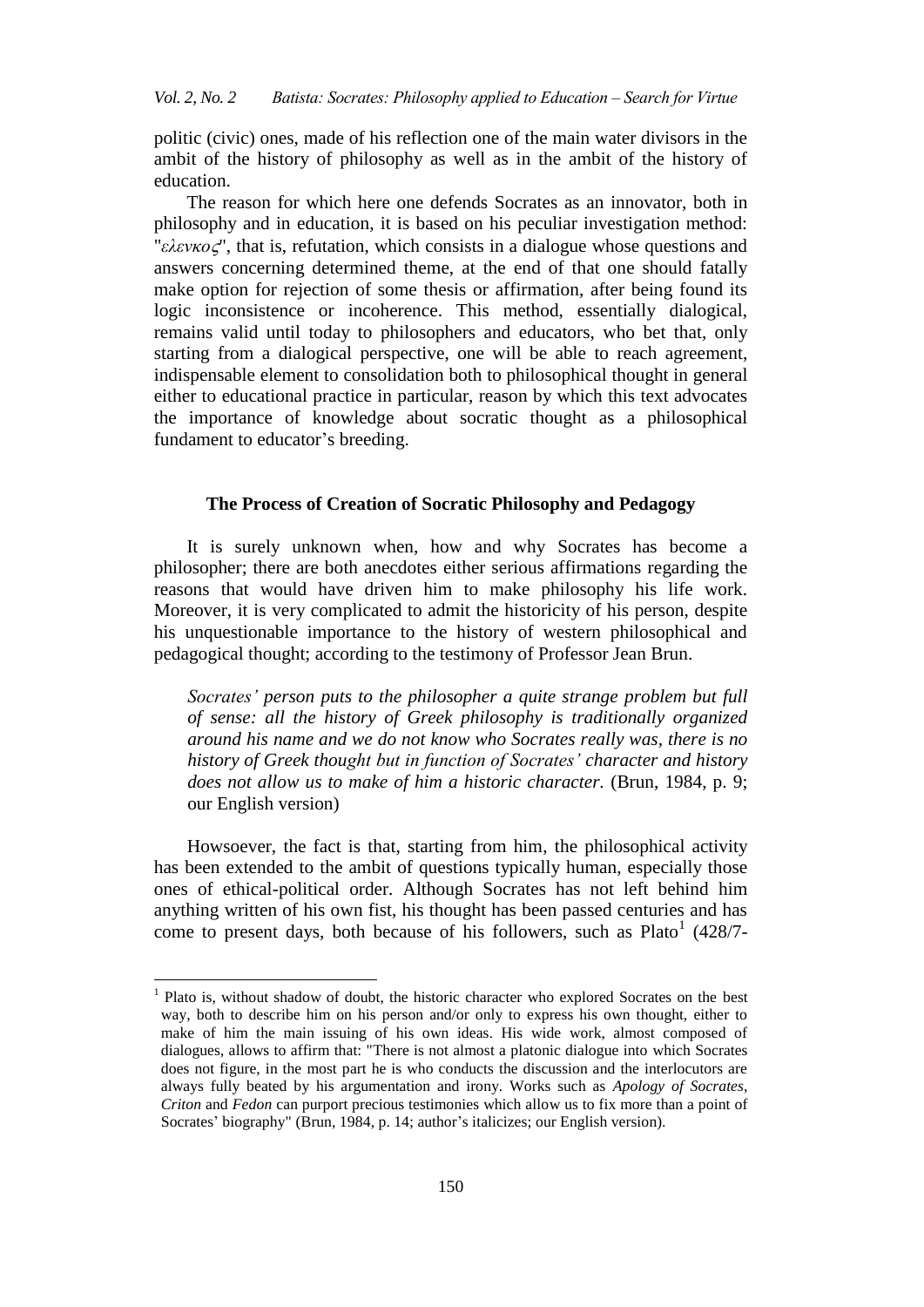$\overline{a}$ 

348/7 B.C) and Xenophon<sup>1</sup> (c. 430-355 B.C), either because of the mediation of his scoffers, whose the greatest example is the comedies writer Aristophanes<sup>2</sup> (c. 447–385 B.C).

Leaving aside the issue concerning the real or imagined existence of Socrates, which here is emphasized is the fact of thinking that is ascribed to him is one of the great watersheds, not only for Philosophy in Classical Antiquity, but for History of Philosophy in general and, particularly, have been constituted as a fertile and enduring theoretical foundation for education. So, here we will not occupy whether, in fact, Socrates existed or not: what really is relevant to the purpose of this paper is to show in what measure all that Socrates represents becomes meaningful to do with that philosophy and education converge to the same purpose, namely: the reflexive or examined life, which is a process of introspection, after which the individual will be driven mostly by himself to the possession of virtue.

Thus, it appears that, in Socrates, virtue is the principle on which parts the whole of his speculations, given that it is precisely assuming its existence, its knowledge and its practice that the Athenian thinker proposes to philosophize in order not to end somewhat different from the own virtue. Moreover, virtue is also the ultimate end for which converge his thinking, which is why philosophy is constituted, from his perspective, as the highest form of education for virtue. However, it should be noted that the Socratic virtue is not confined to the limits of Homeric virtue, from the heroic and aristocratic times, nor the boundaries of political virtue, identified as the whole field of persuasion techniques, intensely widespread in his time.

The concept of virtue heralded by Socrates seeks to combine the Homeric nobility with sophistry dexterity, adding that the real nobility would be the result of a high character, intellectually and morally educated, in order to place the individual who holds it in a position to be beautiful and good, not only in view of his or her personal interests or advantages, but mainly the interests or benefits for the city-state, from which he or she is a citizen, and, likewise, the field of persuasion techniques would not have the required purpose only victory in any verbal event (priority of the Sophists), but rather convince the guy on the knowledge of truth and the practice of virtue, since it would be his or her true happiness.

<sup>1</sup> Jean Brun (1984, p. 16), relying on the testimony of Diogenes Laertius, relates how Xenophon and Socrates would have been found each other for the first time, when the first, across a narrow street of Athens, found the second, who would have done the following question to him: "Where do you buy the things needed for life?", before the response of Xenophon, Socrates undertook another question: "Where did you learn to be an honest man?" This time, because there was no response from Xenophon, Socrates, then, would have called him in these terms: "Come with me and I will teach thee."

<sup>2</sup> In one of his comedies, entitled *The Clouds*, Aristophanes depicts Socrates, as claimed by Jean Brun (1984, p. 20), so much ridiculed, caricaturing him as a lazy and bad tempered guy, a wicked and blasphemous sophist, devoted to investigate and make their followers investigate useless, futile and sterile problems, beyond being described as someone who abuses the ingenuity of his disciples.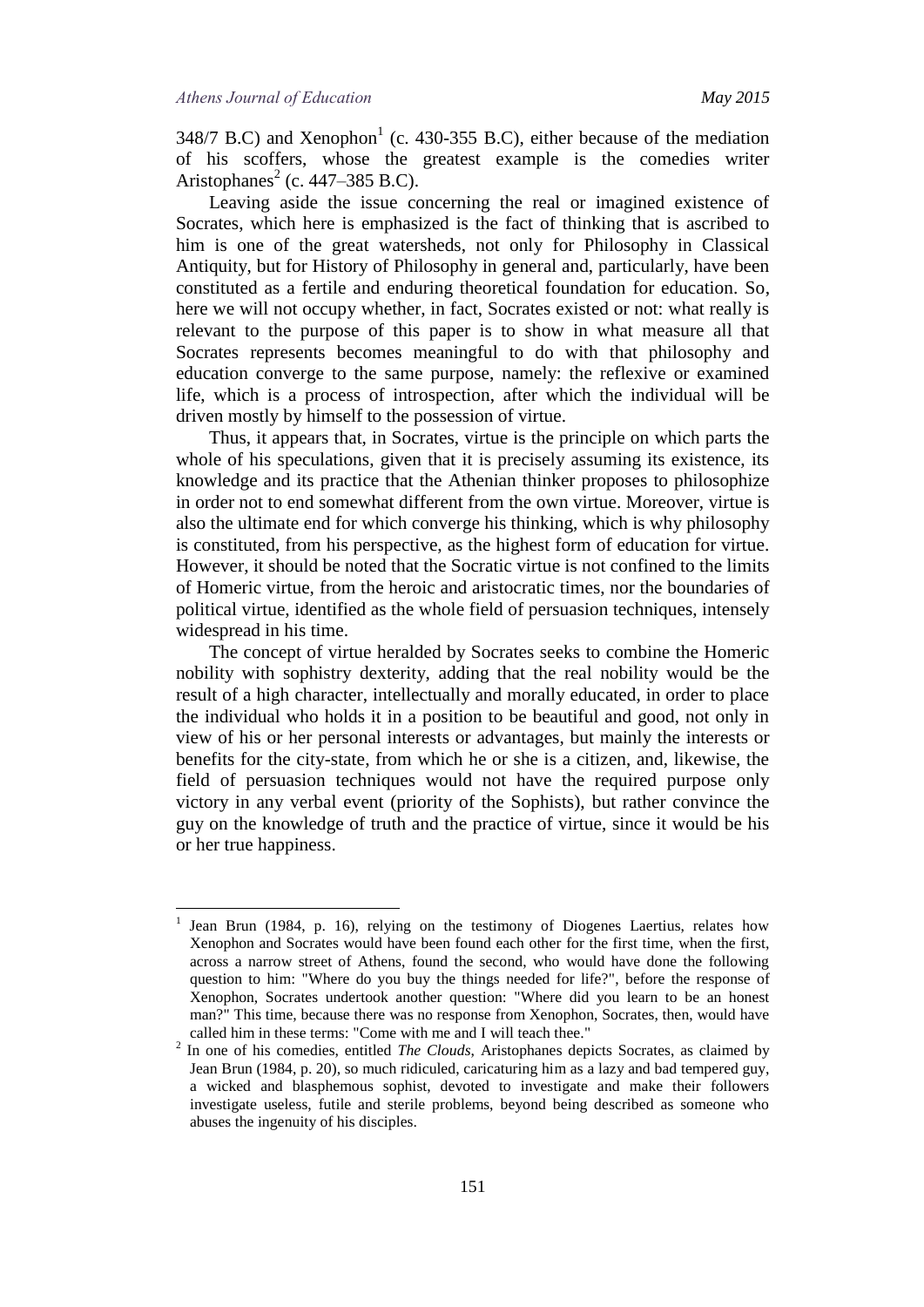Whichever here we add from Dinucci: *For Socrates, happiness is gradually achieved through philosophizing. Thus, the relationship between virtue and happiness, in Socrates, is an identity relation, then, by virtue, man acts in a good and beautiful manner and therefore is happy, and no matter absolutely what matters has before him over which it exercises virtue. The possession of virtue is happiness for man, his absence, unhappiness. Everything else is relative to it; nothing added or removed with respect to happiness, which means to have moral virtue* (Dinucci, 2009, p. 262; our English version).

Therefore, Socrates announces that nobility that he considers true is not one that comes from a divine lineage, in the same way that refuses to admit as virtuous someone who is merely skillful in persuading or dissuading; there is in his thought an intellectual and moral requirement much more intense, because, for him, philosophy is to educate the individual, in a way that he or she may endeavor to be perfected gradually, resulting in it his or her nobility or virtue. Thus, Socrates argues that virtue is nothing but a knowlege, but not a knowledge any one, since it dealt with something both practical and theoretical, that is, it consists of a thought and an action both coherent between themselves.

*If virtue is knowledge for Socrates, it is because the action involves a reflected discernment that allows us not confuse the desire and will, the subjective assessment with the true value, the individual opinion with motivated knowledge. Thus, on the one hand virtue is a knowledge and on the other hand it cannot be learned as one learns the multiplication table, which is why we see numerous examples of good men who could not teach their children that virtue that themselves practiced. Knowing that virtue requires is a knowledge that is not acquired as knowledge of grammar, it implies a work of inner conversion that anyone can do for us, but that the philosopher can make us discover the urgent need* (Brun, 1984, p. 11-112; our English version).

Given that quote, it is observed that Brun, to clarify what kind of knowledge is the socratic virtue, however, he allows to glimpse at least two important issues, namely: "Whether virtue cannot be taught the same way as taught some other kind of knowledge (for example, a multiplication table), so how it can be learned, known and practiced?" and: "What then would be the master role, since he or she cannot transmit virtue to his disciple?"

In order to answer those questions, one can show that: although virtue is a knowledge, it does not mean that it is something teachable, because for Socrates, virtue knowledge is the result of a deep interior search, which everybody (and only he or she) needs to do into the core of his or her own being, in order to it may bring to him or her self-knowledge, which nobody will be able to reach instead of him or her, reason by which virtue is not taught but it can be encouraged in order to be looked for by himself or herself. Thus, the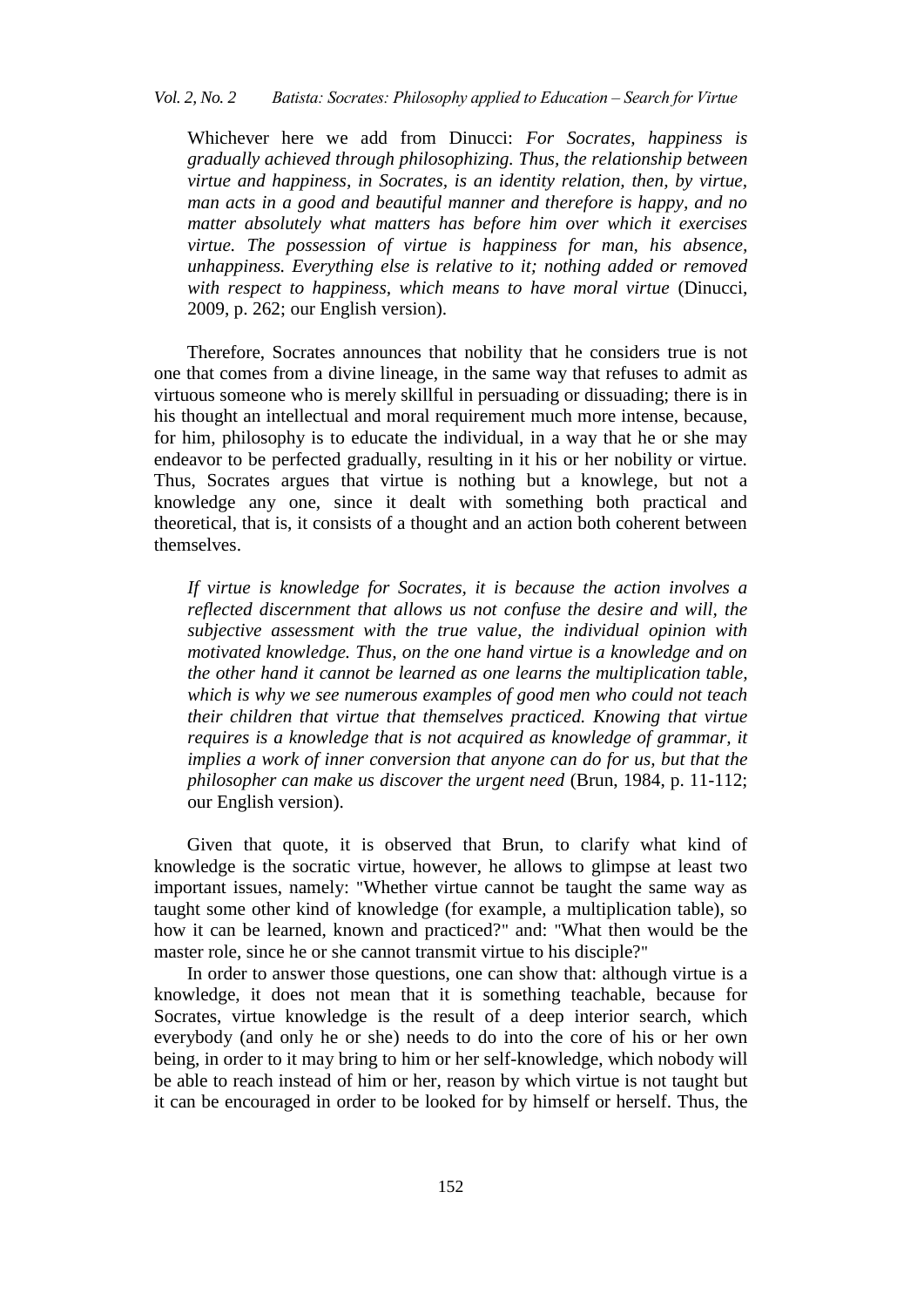master's function would be moved from the knowledge holder pole to the pole of the encourager of learning search, that is: master is someone who, in relation to virtue, he or she stimulates and orients his or her apprentice on his or her search for himself or herself, at the end of it he or she will find knowledge about himself or herself.

According to add Cambi, referring to educational intention of Socrates' philosophy: *[...] we are before a paideia as problematization as research, which aims an individual in constant maturation of itself, welcoming inside the master's voice and making a master of itself. Human formation is to Socrates maieutics (operation from inside to outside) and a dialogue which is done by a master (so be it Socrates or an inside daimon), which awakens, raises doubts, requires research, drives, problematizes etc by dialogue, which opens to dialectics (to unification through opposition, constituting an unity which tends to become richer more and more). Socrates' educative action consists on favoring this dialogue and its radicalization, on requiring more and more concepts improvement in order to arrive to a more universal and critical formulation. Thus, it is done the "bringing out" of the personality of each individual who has as objective the "know thyself" and its realization according to the principle of freedom* (Cambi, 1999, p. 88; author's italicizes and bold; our English version).

Once refusing the capacity of teaching something to someone, Socrates looks for calling attention to this: which method should, then, be employed in order to his interlocutor may be able to have conditions to be well guided and, thus, to arrive to the knowledge of truth as well as to the practice of virtue. This method, that is, " $\epsilon \lambda \epsilon \nu \kappa o \zeta$ ", is put by Socrates such as an axis around which gravitate his ruminations, driven to that individual should know and practice, as in relation to itself (thence the ethical or moral character of his speculation), as in relation to society of which he or she is part (thence follows the political or civic nature of his reflection). On this consists the socratic philosophical and pedagogical mission: to employ the adequate method, that is, refutation, as to rout knowledge presumption as to drive the individual to that he or she intends to know in essence, not only in appearance; just like that one could be safe in order to offer to individual an education which will be able to become it beautiful and good, as to itself as to its City-State.

Here we include a Cambi's quote, who masterfully concludes what was specifically shown inside this paragraph: *Socrates' paideia is problematic and open; but fixs the itinerary and the structures of the process with the choices that the subject should perform; it consigns a dynamic and dramatic formation standard, but at the same time individual and universal one. We are before a model of paideia among the most linear*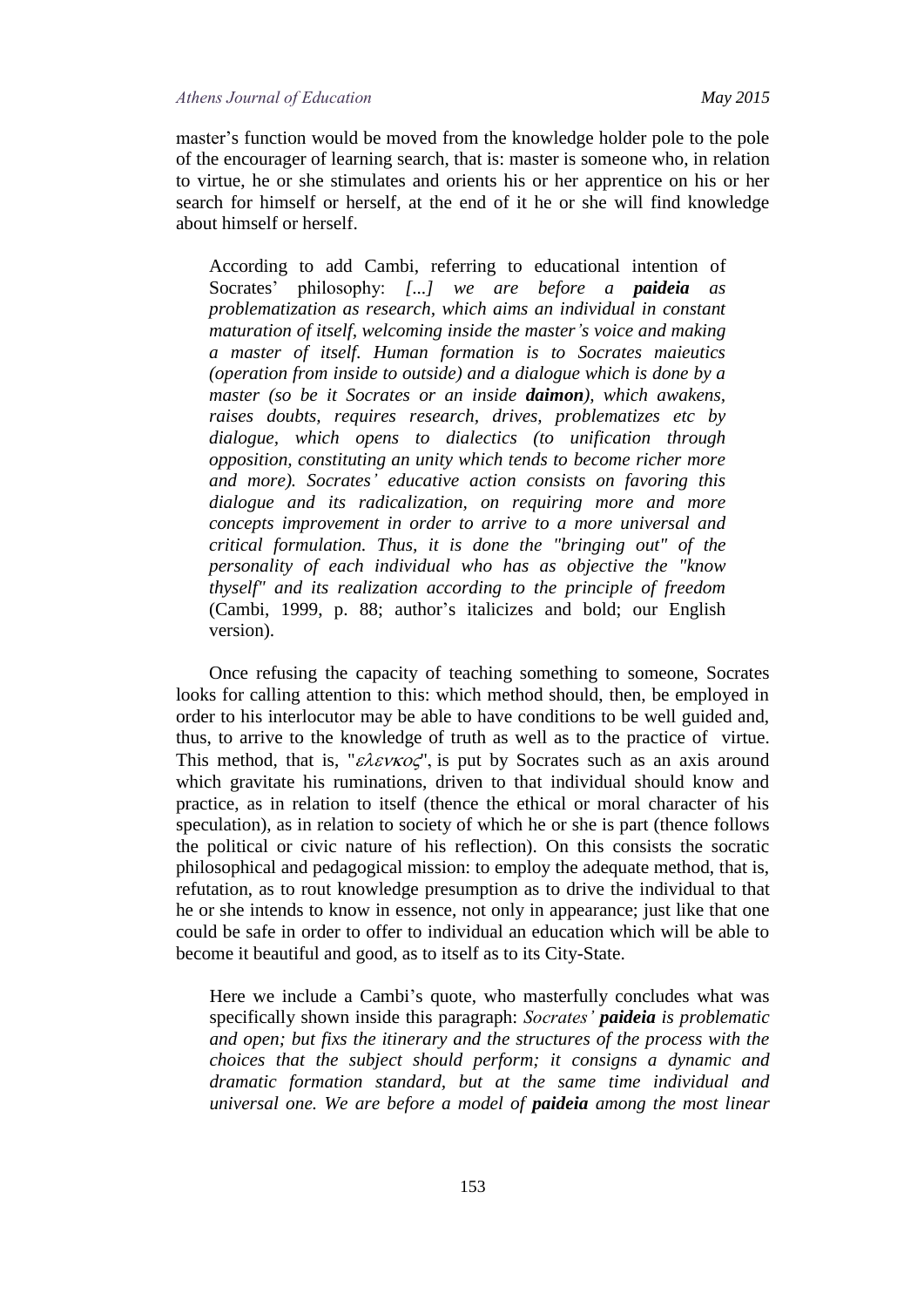*and dense ones, because Socrates very know the personal character of formation, its process full of tensions, its tendency to self-government and self-direction and the fact of being a continuous task. The "pedagogy of individual consciousness" oriented by philosophy (typical of Socrates) qualifies such as, perhaps, the most mobile and original model produced by classical age; characteristics that, for millennia, will become that model pragmatic and able to focus in deepness on all western pedagogical tradition* (Cambi, 1999, p. 88-89; author's italicizes and bold; our English version).

### **The Legacy of Socratic Philosophy and Pedagogy to Educator's Auto-Breeding (Final Considerations)**

History of Philosophy and History of Education have a priceless debt with Socrates. His thought, as into his material (thematic) aspect as into his formal (methodological) one, constitutes in its set a peremptorily challenging problematics to philosophers and educators over eras, because his weighing questions any perspective which intends to jail knowledge, in a way to circumscribe it such as a professionals' prerogative; that is: Socrates refuses that knowledge should be something jailed and sold by specialized individuals; its proof is that he own claimed that he had never been paid to dialogue with anyone.

Lover of a good conversation and always available to one, he looked constantly for somebody with whom he could dialogue and, thus, he never dodged himself to the task of helping individuals in order to make them to reflect by themselves, conceiving, at the end, their own thoughts, his maieutics consists on it, and on the same way, his incisive and disquieting questions ridicule who hoisted as sages, reducing them to shame, because they were forced to admit their own ignorance, there is the nature of his irony, so, Socrates has become an insuperable model of intellectual humility, because he never pronounced himself as a sage, because he perceived that he just knew that he knew nothing; moreover, his permanent moral exhortations have made of him the Athenian knight of virtue, because he admonished his fellow citizens in order to not occupy themselves with their bodies and material possessions firstly, but so with virtue, because it would result in them.

*Nothing else I do but walk thereabouts convincing you, young and old men, to not caring so hardly your body and riches, but so how to improve as much as possible the soul, telling you that virtue does not come from possessions to men, but from virtue comes possessions and all other particular and public goods* (Plato, 2004, p. 57).

Socrates is, for excellence, the dialogue philosopher and educator; he bets that there is the key to individual and collective progress of human being, as materially as spiritually. Without any pretention of self-naming himself sage or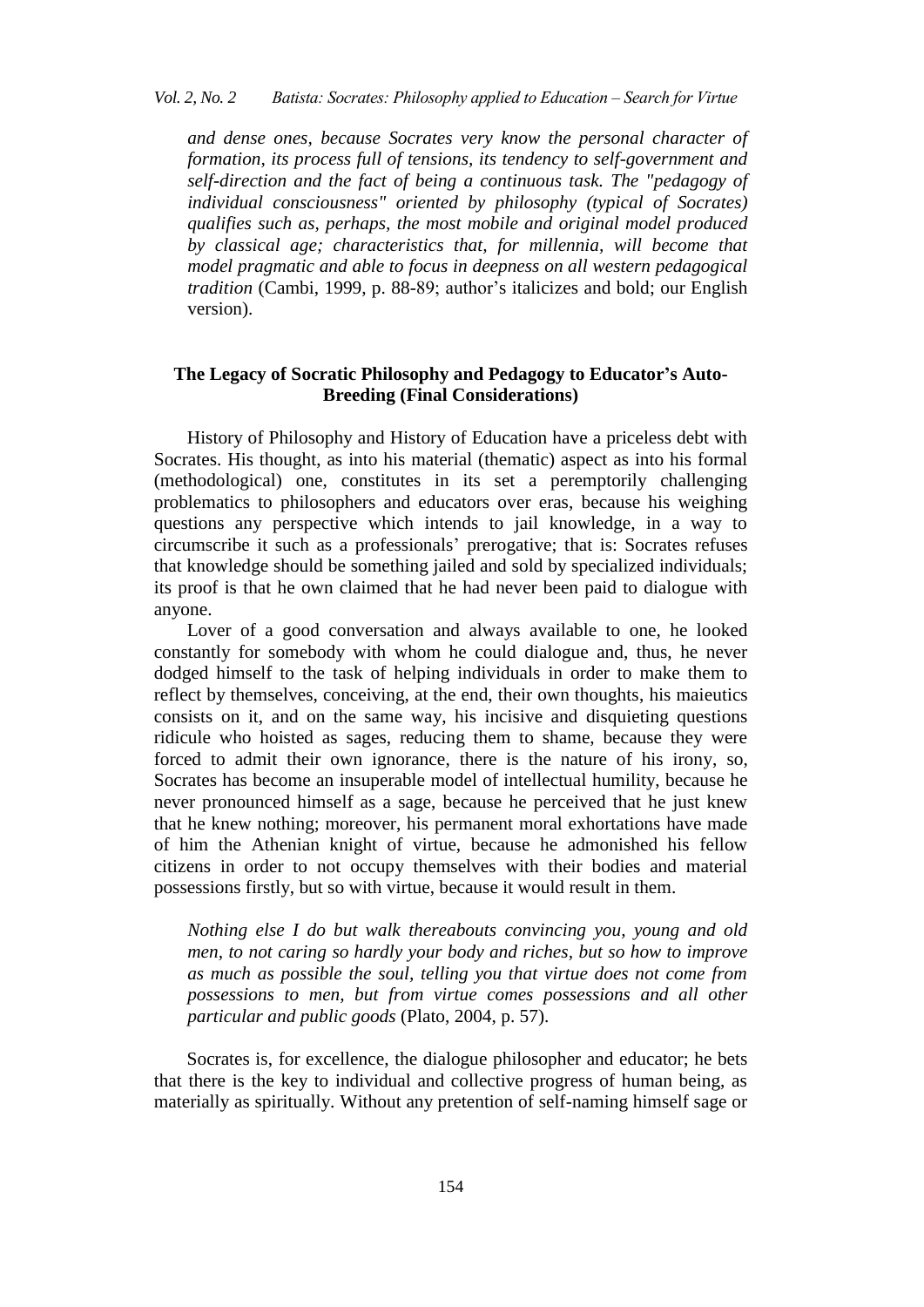master, although he is considered by others such as one (and here we are included), he leaves his message which crosses eras; this message consists on the points which we mention hereafter, which can be considered prolific references in order to educator may think and rethink his or her own formation, supported by socratic reflection; they are:

- 1. Knowledge belongs to mankind, not only to a privileged portion of it; so, depriving a human being of knowledge means to infringe it a capital right.
- 2. Knowledge is free; consequently, it is not to be bargained or commercialized, being, thus, illicit to be enriched due to it, there is here his condemnation to sophists.
- 3. The principle of knowledge is to recognize his or her own ignorance; so, who intends to become a sage, make of himself or herself an ignorant; who intends to become a master, make of himself or herself a disciple.
- 4. Knowledge and virtue identify each other; thus, it is not correct to claim that somebody is wise without being virtuous; on the same way, it is wrong to affirm that somebody is virtuous not being wise.
- 5. Virtue and happiness amount each other, that is, the virtuous conduct is rewarded by itself; therefore, virtue is a happy behavior; **ipso facto**, it does not mean to look happiness for without virtue, on the same way that it is a nonsense to look virtue for after reaching happiness, such as if the second one could be out of the first one.
- 6. Philosophy and pedagogy maintain between each other a dialectic relation, that is: there is a dialogue between them, which benefit both, because it is possible to philosophize in order to educate on the same way that it is possible to educate to philosophize.
- 7. Philosopher and educator are dialogue agentes; therefore, being the dialogue the common factor between philosophy and education, on the measures that both serve themselves from it they will contribute to prosperity both to philosophical activity either to educational one.

#### **Aknowledgement**

This article has been supported with the help of FAPEMIG (Foundation for supporting research of Minas Gerais State), to whom we would like to express our gratitude, respect and recognition.